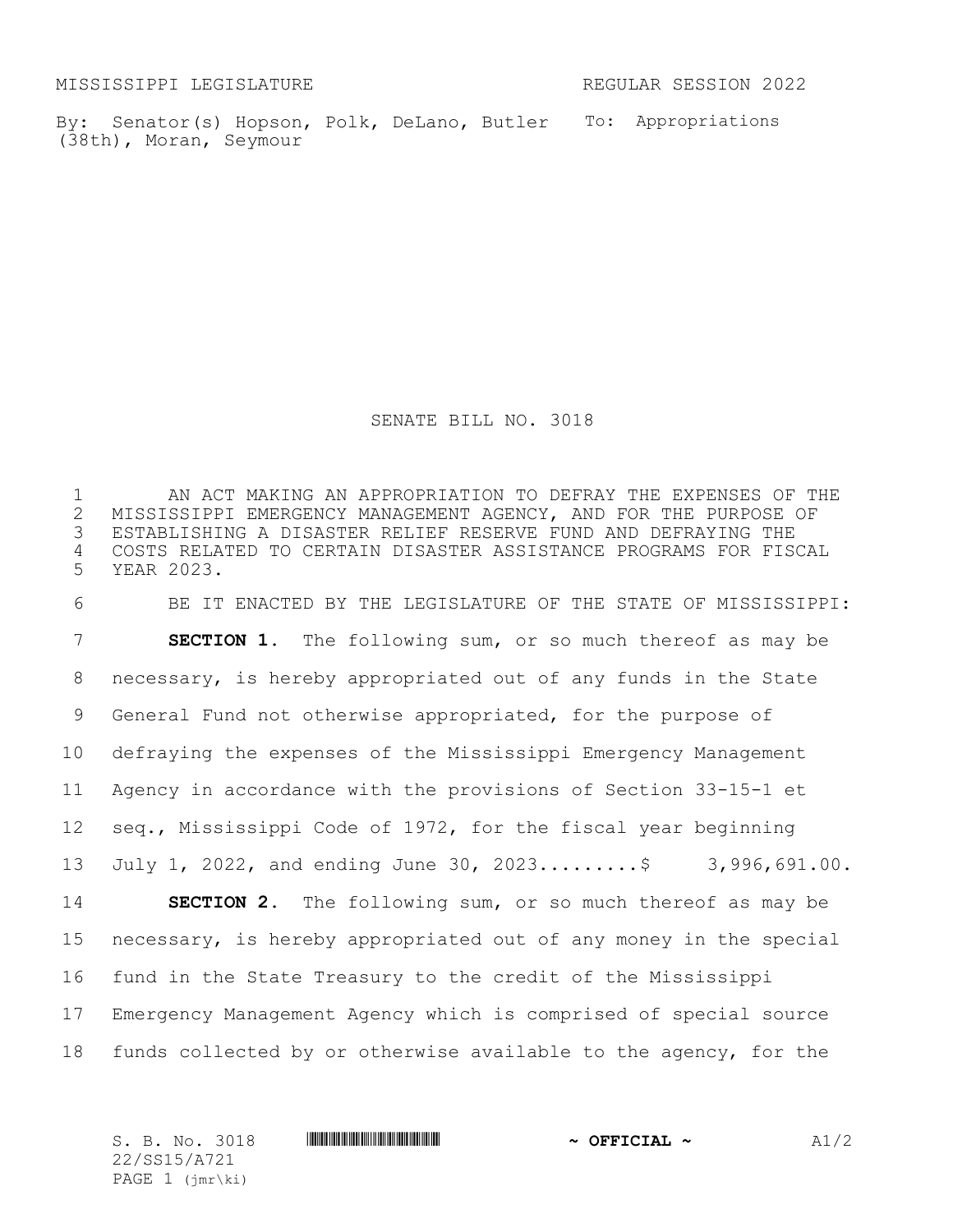support and maintenance of the agency for the fiscal year 20 beginning July 1, 2022, and ending June 30, 2023................. ..............................................\$ 26,711,221.00. **SECTION 3.** Of the funds appropriated in Sections 1 and 2, the following positions are authorized: 24 AUTHORIZED POSITIONS: Permanent: Full Time............. 113 Part Time............. 0 Time-Limited: Full Time............. 69 **Part Time.............** 0

 With the funds herein appropriated, it shall be the agency's responsibility to make certain that funds required for "Personal Services" for Fiscal Year 2024 do not exceed Fiscal Year 2023 funds appropriated for that purpose unless programs or positions are added to the agency's Fiscal Year 2023 budget by the Mississippi Legislature. The Legislature shall determine the agency's personal services appropriation, which shall be published by the State Personnel Board. Additionally, the State Personnel Board shall determine and publish the projected annualized payroll costs based on current employees. It shall be the responsibility of the agency head to ensure that actual personnel expenditures for Fiscal Year 2023 do not exceed the data provided by the Legislative Budget Office. If the agency's Fiscal Year 2023 projected cost exceeds the annualized costs, no salary actions

22/SS15/A721 PAGE 2 (jmr\ki)

S. B. No. 3018 \*SS15/A721\* **~ OFFICIAL ~**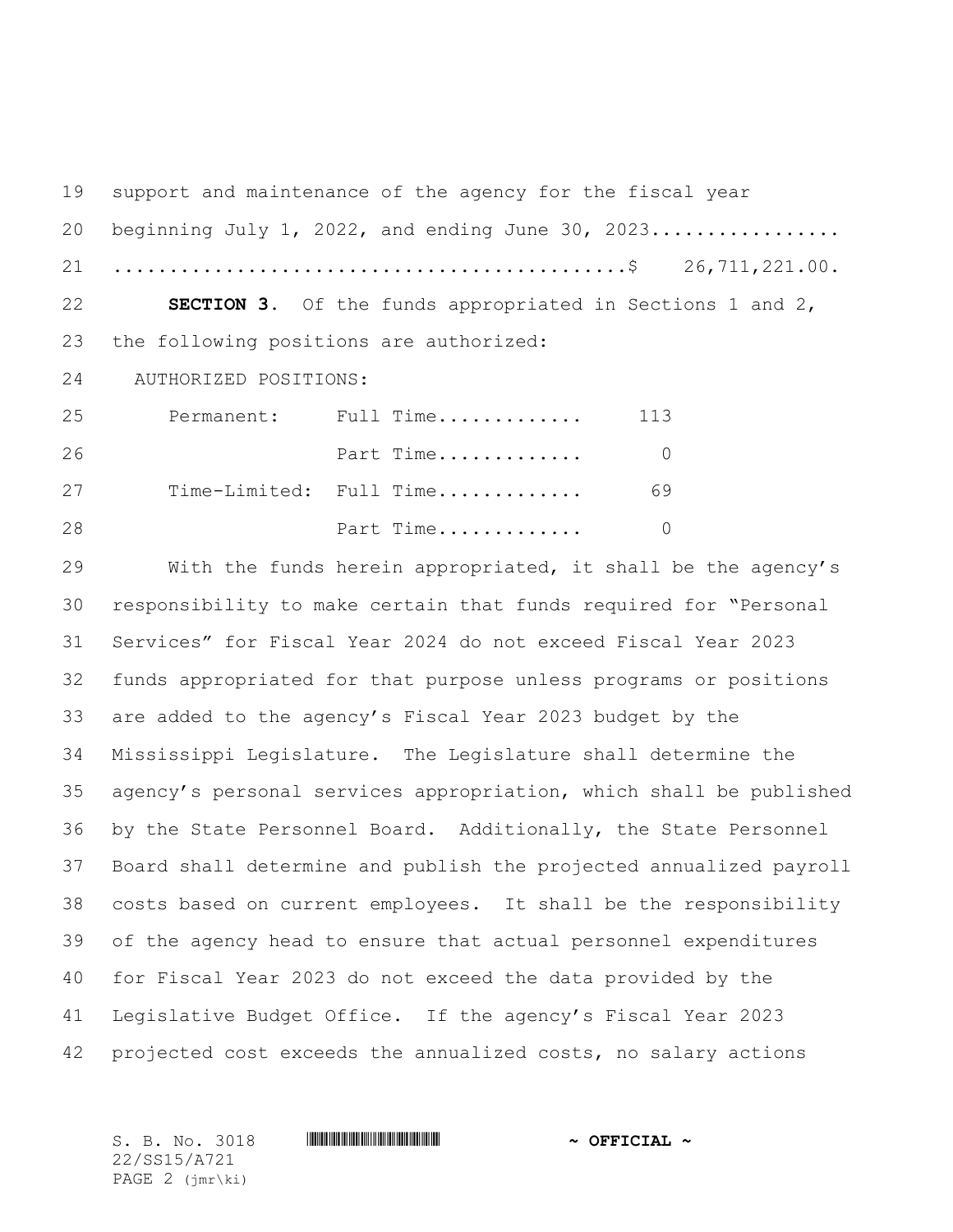shall be processed by the State Personnel Board with the exception of new hires that are determined to be essential for the agency.

 Any transfers or escalations shall be made in accordance with the terms, conditions and procedures established by law or allowable under the terms set forth within this act. The State Personnel Board shall not escalate positions without written approval from the Department of Finance and Administration. The Department of Finance and Administration shall not provide written approval to escalate any funds for salaries and/or positions without proof of availability of new or additional funds above the appropriated level.

 No general funds authorized to be expended herein shall be used to replace federal funds and/or other special funds which are being used for salaries authorized under the provisions of this act and which are withdrawn and no longer available.

 None of the funds herein appropriated shall be used in violation of Internal Revenue Service's Publication 15-A relating to the reporting of income paid to contract employees, as interpreted by the Office of the State Auditor.

 Funds have been appropriated herein for the purpose of funding Project SEC2 minimum salaries for all employees covered under the Colonel Guy Groff/Neville Kenning Variable Compensation Plan. It shall be the agency's responsibility to ensure that the funds are used to increase all employees' salaries up to the minimum level as determined by the State Personnel Board.

S. B. No. 3018 \*SS15/A721\* **~ OFFICIAL ~** 22/SS15/A721 PAGE 3 (jmr\ki)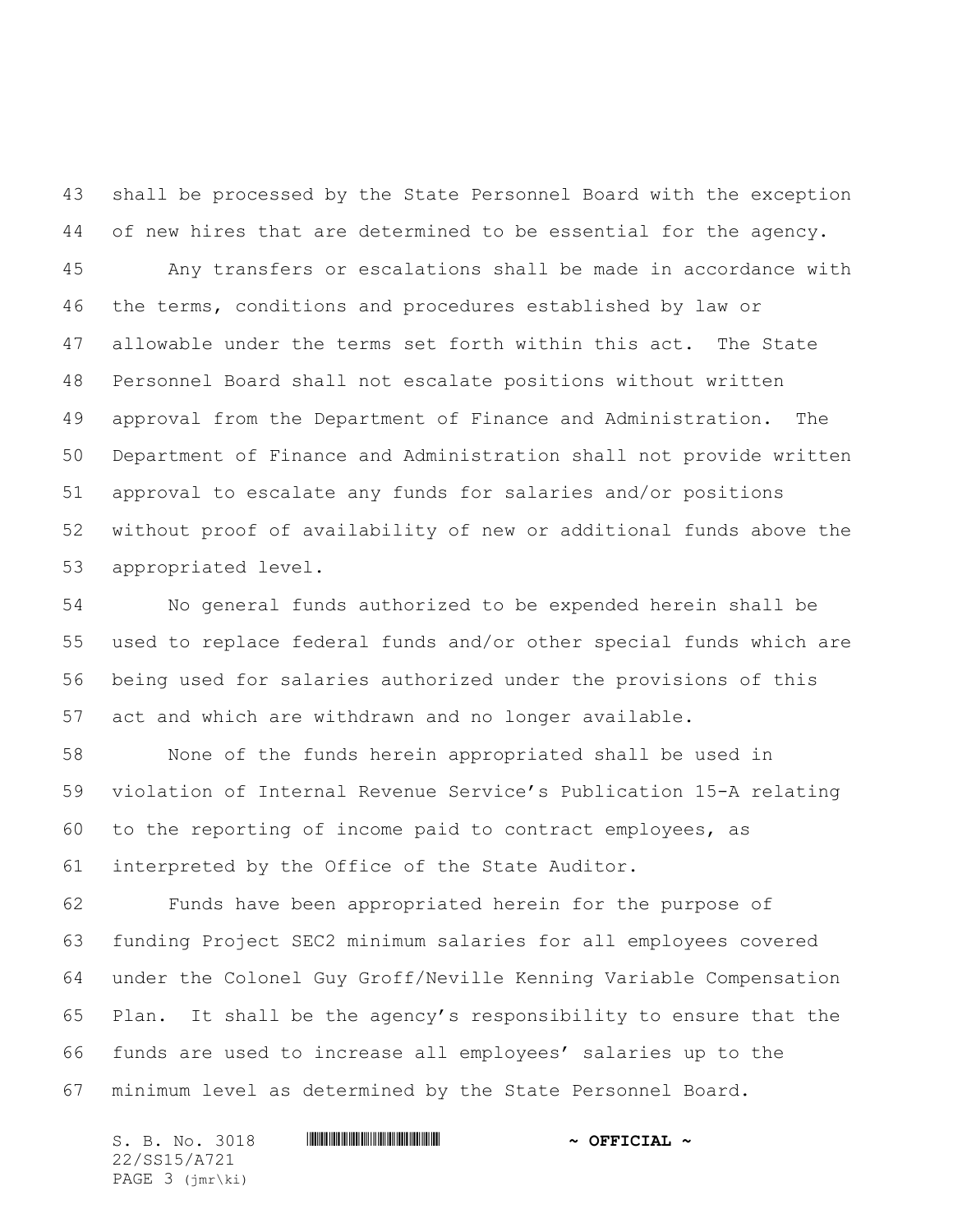**SECTION 4.** In addition to all other sums herein appropriated, the following sum, or so much thereof as may be necessary, is hereby appropriated out of any money in the State General Fund not otherwise appropriated, to the Mississippi Emergency Management Agency for the purpose of defraying certain administrative expenses and the state share of the cost of disaster assistance programs, including, but not being limited to, public assistance programs, individual and family grant programs, and mitigation programs, for the fiscal year beginning July 1, 2022, and ending June 30, 2023............\$ 585,056.00.

 **SECTION 5.** In addition to all other sums herein appropriated, the following sum, or so much thereof as may be necessary, is hereby appropriated out of any money in the State Treasury to the credit of the Mississippi Emergency Management Agency Fund Nos. 3725, 3728, 372U, 3729, 37AH, 6820174300, and 58202 for the purpose of defraying certain administrative expenses and the state and federal share of the cost of disaster assistance programs, including, but not being limited to, public assistance programs, individual and family grant programs, and mitigation programs, for the fiscal year beginning July 1, 2022, and ending June 30, 2023...................................\$ 356,788,307.00. **SECTION 6.** The funds appropriated under the provisions of Sections 4 and 5 of this act are provided to defray certain

 administrative expenses and the state and federal share of the cost of disaster assistance programs, including public assistance

S. B. No. 3018 \*SS15/A721\* **~ OFFICIAL ~** 22/SS15/A721 PAGE 4 (jmr\ki)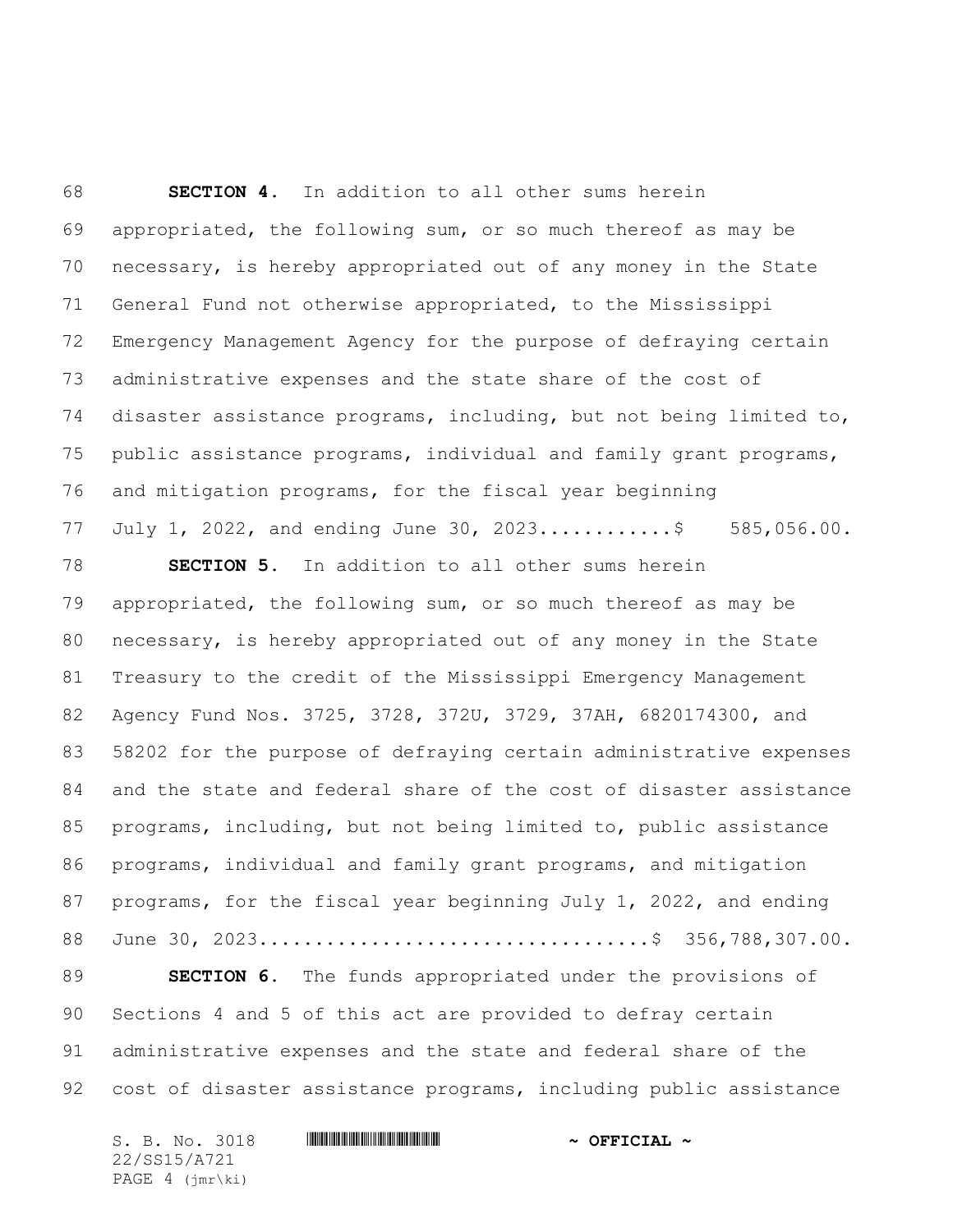| 93  |      | programs, individual and family grant programs, and mitigation    |
|-----|------|-------------------------------------------------------------------|
| 94  |      | programs resulting from, but not being limited to, the following: |
| 95  | 1604 | Hurricane Katrina                                                 |
| 96  | 4175 | Severe Storms, Tornadoes, Flooding - Cities                       |
| 97  |      | of Louisville & Tupelo                                            |
| 98  |      | Hazard Mitigation                                                 |
| 99  |      | Other Needs Assistance                                            |
| 100 |      | Mississippi Temporary Housing Program                             |
| 101 |      | Pre-Disaster Response                                             |
| 102 |      | Emergency Preparedness Programs                                   |
| 103 | 4429 | Feb 22-March 29, 2019 Flooding                                    |
| 104 | 4450 | Severe Weather April 13, 2019                                     |
| 105 | 4470 | Severe Weather October 26, 2019                                   |
| 106 | 4478 | Severe Weather January 10-11, 2020                                |
| 107 | 4528 | Coronavirus Pandemic                                              |
| 108 | 4536 | Severe Weather April 12, 2020 Easter Tornadoes                    |
| 109 | 4538 | Flooding Feb 10-18, 2020 (Pearl River Flood)                      |
| 110 | 4248 | Severe Storms, Tornadoes, Flooding - North                        |
| 111 |      | Mississippi/Holly Springs                                         |
| 112 | 4268 | Delta Flooding                                                    |
| 113 | 4295 | Pine Belt Tornado/Flooding                                        |
| 114 | 4314 | Severe Storms, Flooding in Adams, Calhoun,                        |
| 115 |      | Carroll, Claiborne, Holmes, Jefferson, Montgomery,                |
| 116 |      | Webster & Yazoo Counties                                          |
| 117 | 4350 | Hurricane Nate                                                    |

| S. B. No. 3018  |  | $\sim$ OFFICIAL $\sim$ |  |  |  |
|-----------------|--|------------------------|--|--|--|
| 22/SS15/A721    |  |                        |  |  |  |
| PAGE 5 (jmr\ki) |  |                        |  |  |  |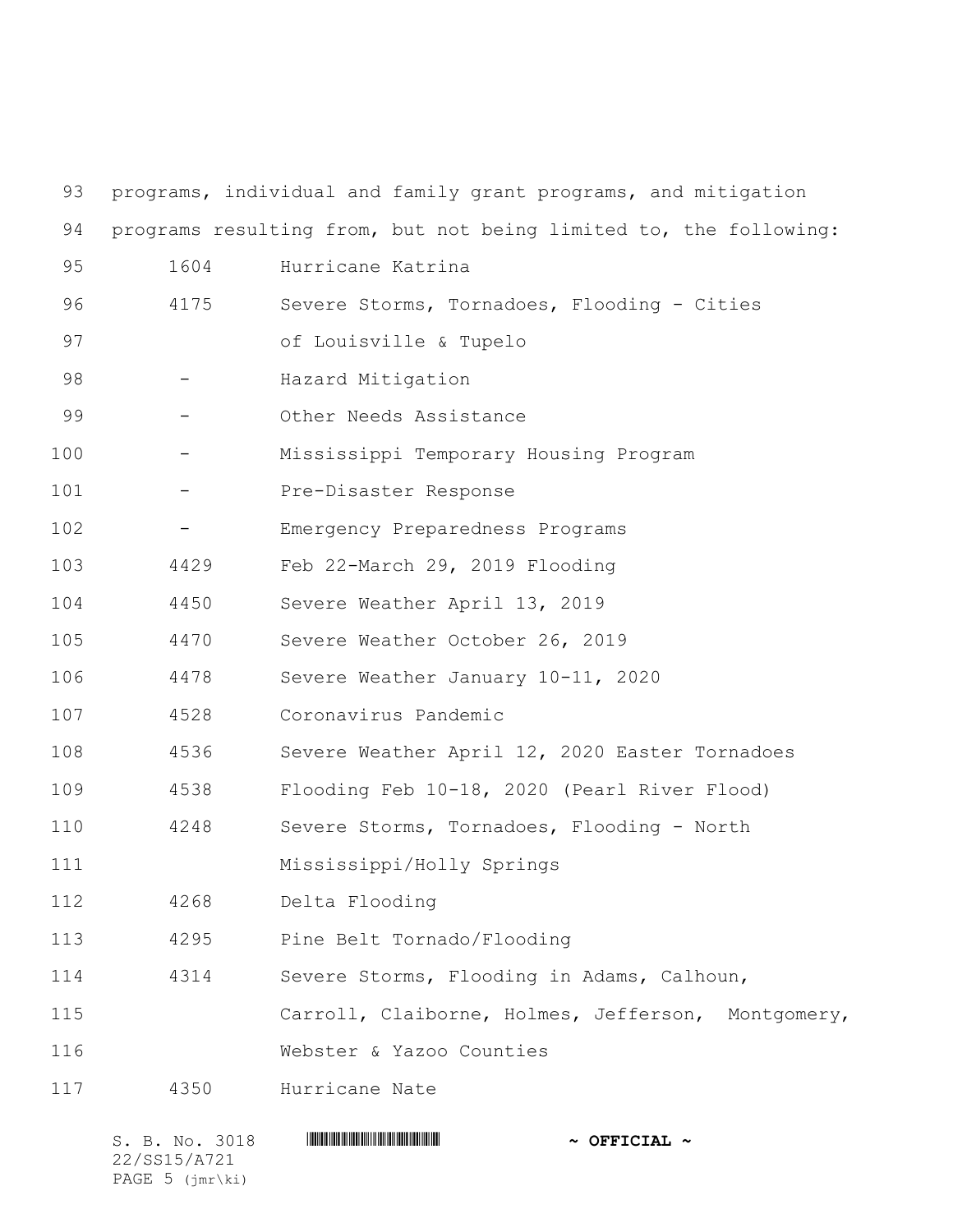4415 Severe Storms, Flooding & Tornado in Clarke,

Covington, Forrest, Greene, Jasper, Jones,

120 Marion, Newton, Perry & Wayne Counties

4551 Severe Weather April 22-23, 2020

3544 Hurricane Sally

3548 Hurricane Delta

4576 Hurricane Zeta

4598 2021 Winter Storm

 **SECTION 7.** None of the funds appropriated in Section 4 shall be used to establish a special reserve fund in the State Treasury for disaster relief except as provided for in Section 33-15-307, Mississippi Code of 1972.

 **SECTION 8.** It is the intention of the Legislature that the 131 Director of the Mississippi Emergency Management Agency may, upon the request of a local public emergency management organization in an area which has suffered a natural disaster, supply equipment to rural water associations to enable their continued operation when the local emergency management organization determines that such private entities provide services essential to the welfare of the community.

 **SECTION 9.** It is the intention of the Legislature that the Director of the Mississippi Emergency Management Agency shall provide enhanced training to local governments, supervisors, mayors, civil defense groups and municipal associations in disaster management.

S. B. No. 3018 \*SS15/A721\* **~ OFFICIAL ~** 22/SS15/A721 PAGE 6 (jmr\ki)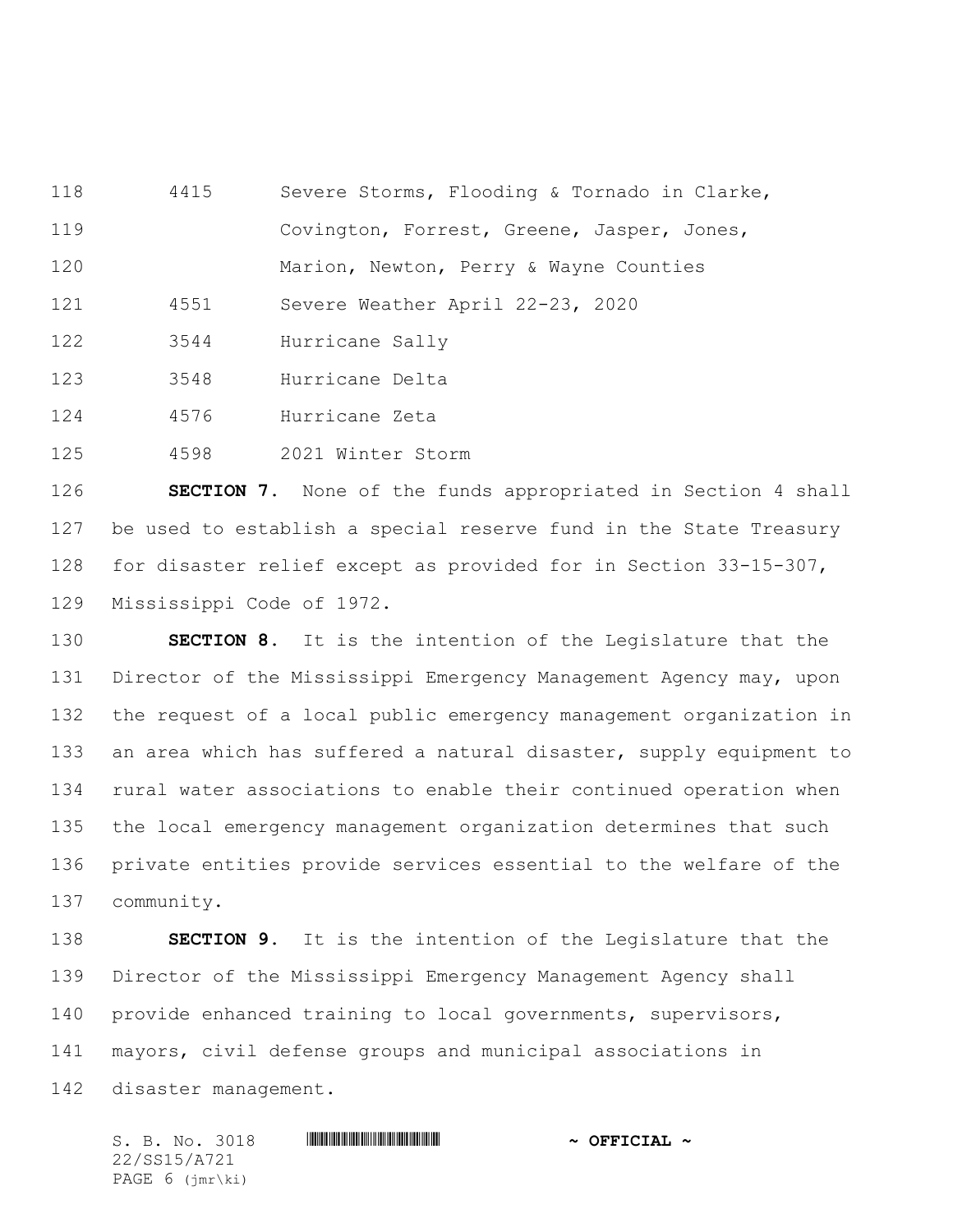**SECTION 10.** It is the intention of the Legislature that the agency's budget request for Fiscal Year 2024 shall be submitted to the Joint Legislative Budget Committee in a format and level of detail comparable to the format and level of detail provided during the Fiscal Year 2023 budget request process.

 **SECTION 11.** In compliance with the "Mississippi Performance Budget and Strategic Planning Act of 1994," it is the intent of the Legislature that the funds provided herein shall be utilized in the most efficient and effective manner possible to achieve the intended mission of this agency. Based on the funding authorized, this agency shall make every effort to attain the targeted performance measures provided below:

 FY2023 156 Performance Measures Target Emergency Mgmt Preparedness Percent of the Affected Population Informed 100.00

Average Time to Deliver Goods & Services

160 (Hrs) 24

Recovery

| 162 | Number of Ongoing Projects   | 1,200         |
|-----|------------------------------|---------------|
| 163 | Number of Meetings Conducted | 3,500         |
| 164 | Average Cost per Project     | 20,000,000.00 |

Percent of Recovery Objectives Complete 100.00

Mitigation

Number of Workshops Conducted 14

| S. B. No. 3018             | $\sim$ OFFICIAL $\sim$ |
|----------------------------|------------------------|
| 22/SS15/A721               |                        |
| PAGE $7$ ( $\text{imr}\$ ) |                        |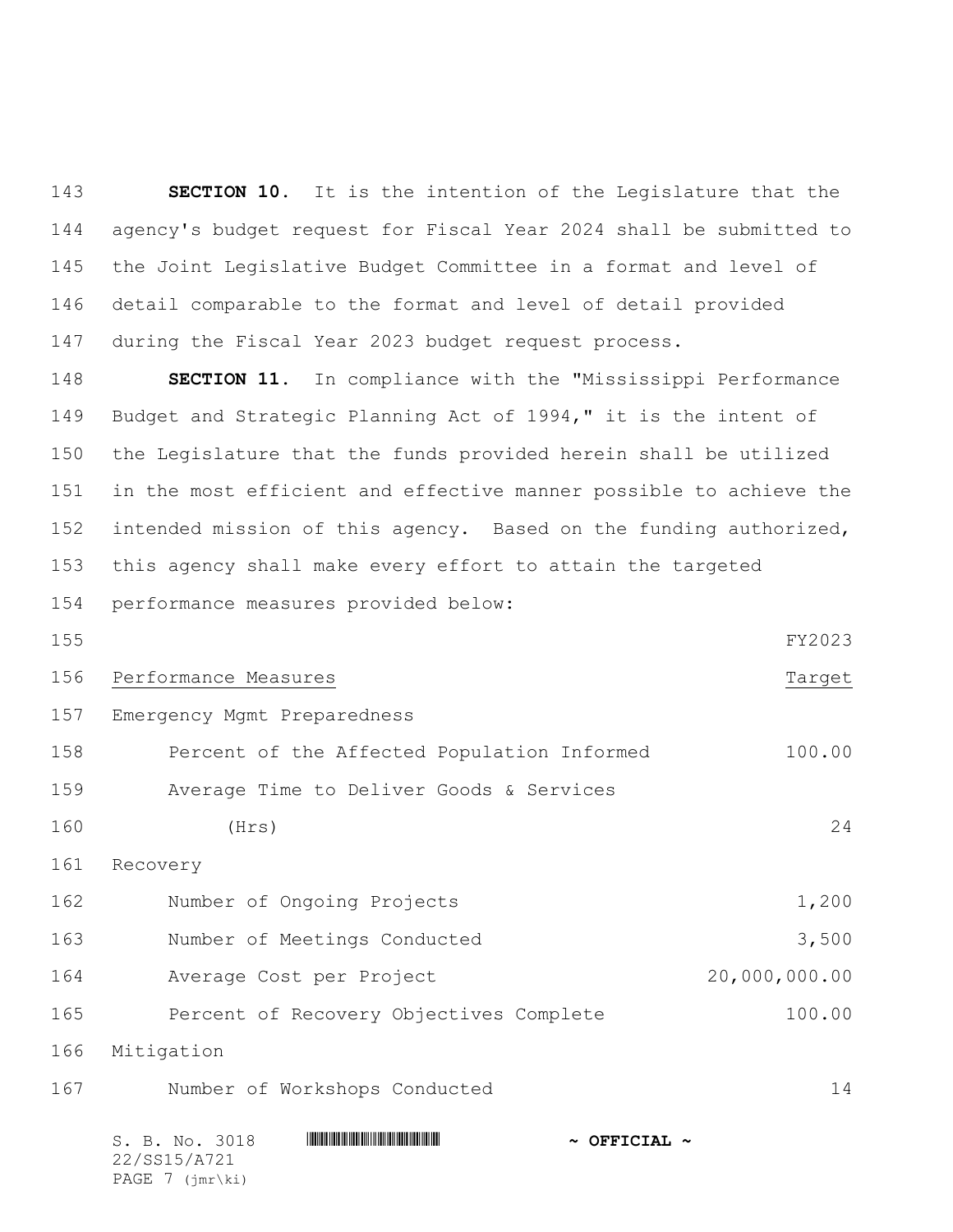Number of Ongoing Projects 140

169 Average Cost per Project 50,000.00

Percent Reduction in Damage Due to

171 Natural & Man-Made Incidents 6.00 A reporting of the degree to which the performance targets set above have been or are being achieved shall be provided in the agency's budget request submitted to the Joint Legislative Budget Committee for Fiscal Year 2024.

 **SECTION 12.** It is the intention of the Legislature that the Executive Director of the Mississippi Emergency Management Agency shall have authority to transfer not more than Five Hundred Thousand Dollars (\$500,000.00) from any general or special fund treasury fund and major object budget category to another special or general fund treasury fund and major object budget category accordingly under the control of the Mississippi Emergency Management Agency. The purpose of this authority is to more efficiently use available cash reserves. It is further the intention of the Legislature that the Executive Director of the Mississippi Emergency Management Agency shall submit written justification for the transfer to the Legislative Budget Office and the Department of Finance and Administration on or before the fifteenth of the month prior to the effective date of the transfer.

 **SECTION 13.** It is the intention of the Legislature that the Mississippi Emergency Management Agency shall submit a

| S. B. No. 3018    | $\sim$ OFFICIAL $\sim$ |
|-------------------|------------------------|
| 22/SS15/A721      |                        |
| PAGE $8$ (imr\ki) |                        |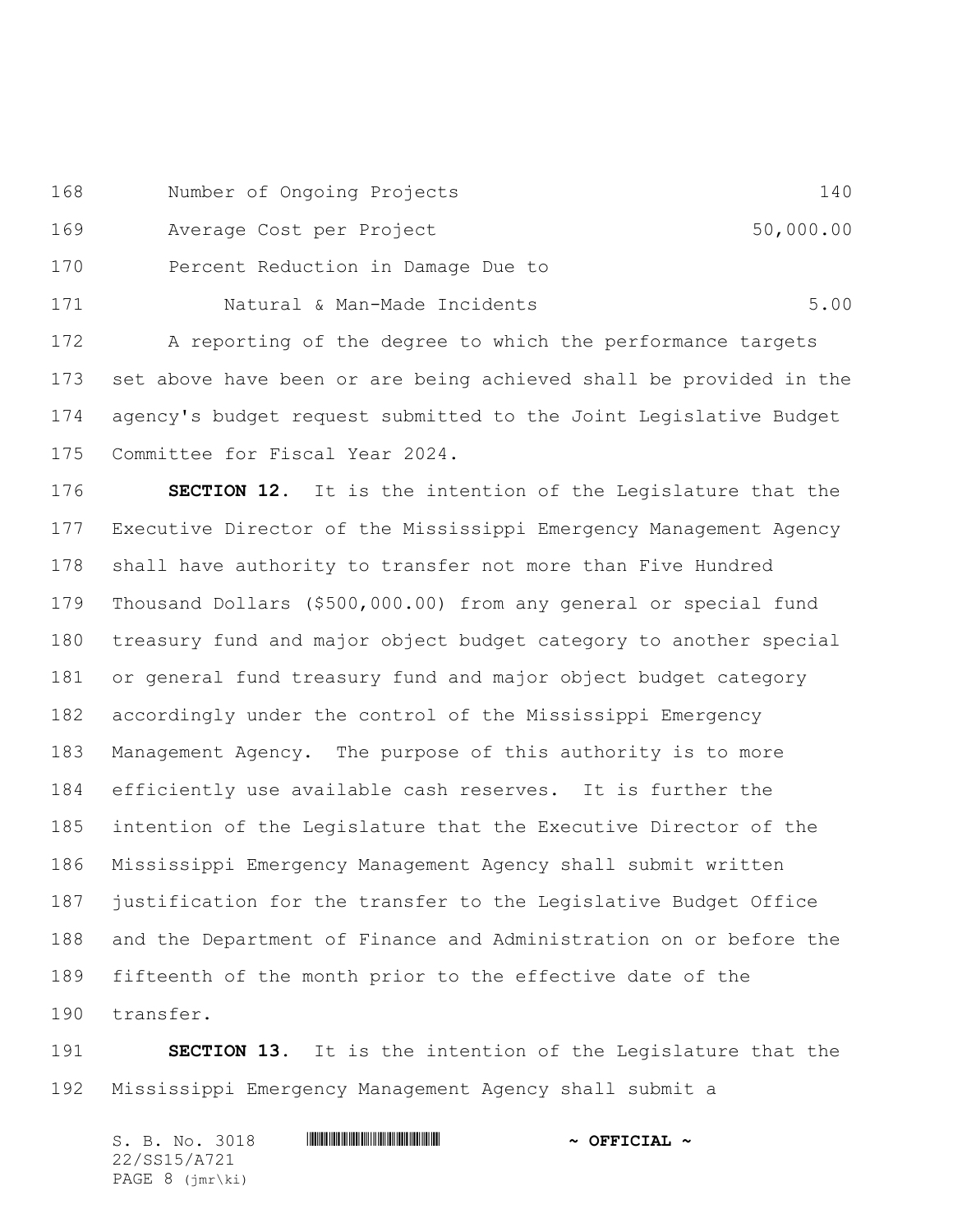notification and summary of all state support funding on all disasters that require general funds or state support special funds to the Legislative Budget Office.

 **SECTION 14.** It is the intention of the Legislature that from any funds appropriated in this act, the agency shall maintain a minimum of nine (9) Area Coordinators to provide daily assistance to local jurisdictions with emergency management activities as well as to provide quicker response to incidents and/or disasters. In addition, it is the intent of the Legislature that these Area Coordinators shall reside in or within fifty (50) miles of their assigned districts.

 **SECTION 15.** It is the intention of the Legislature that whenever two (2) or more bids are received by this agency for the purchase of commodities or equipment, and whenever all things stated in such received bids are equal with respect to price, quality and service, the Mississippi Industries for the Blind shall be given preference. A similar preference shall be given to the Mississippi Industries for the Blind whenever purchases are made without competitive bids.

 **SECTION 16.** The following sum, or so much thereof as may be necessary, is reappropriated out of any money in the Capital Expense Fund not otherwise appropriated, for the Mississippi Emergency Management Agency for the purpose of reauthorizing the expenditure of Capital Expense Funds for the purpose of defraying the expenses for vehicle purchases, as authorized in Senate Bill

S. B. No. 3018 \*SS15/A721\* **~ OFFICIAL ~** 22/SS15/A721 PAGE 9 (jmr\ki)